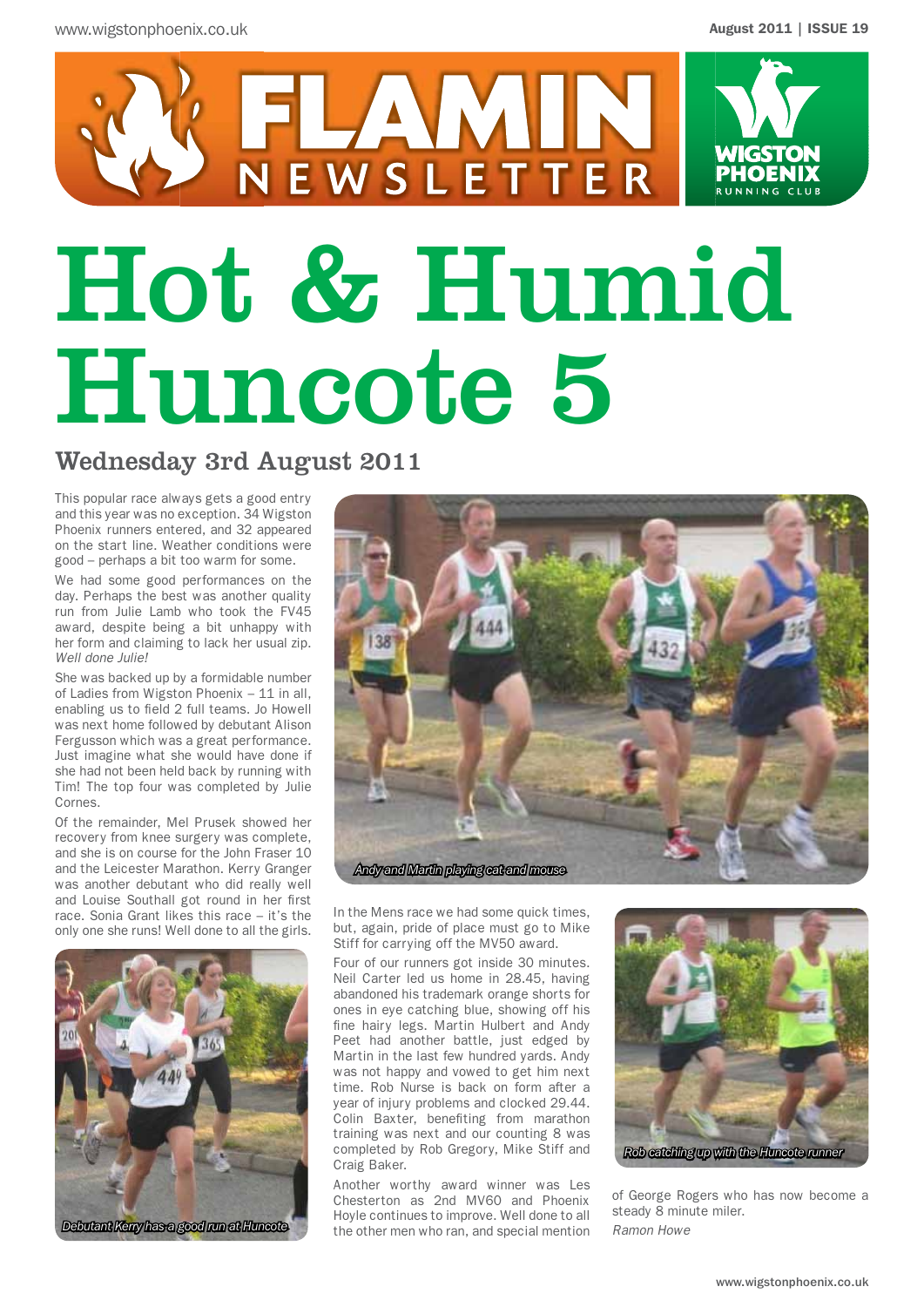# John Fraser 10

# A Race History

The John Fraser 10 was first run in September 1998, then called the Owls John Fraser 10, and was created following the demise of the Wigston 7. This race had been organised by Owls AC for many years and was an established race on the Leicestershire road running calendar. It was run from Guthlaxton College on a route out to Countesthorpe, along the Foston road and back to Wigston via Kilby Bridge.

By 1997 increasing traffic problems meant that the Owls committee deemed the race unsafe and it was decided to look for an alternative route on more rural roads. Largely due to the efforts of Les Chesterton, the present course was planned and adopted as a 10 mile race. The course is quite tough, being largely undulating, but it is regarded as a fair course, and a good test.



At around this time one of our club members, John Fraser, sadly died at the age of 75. John had only started running in his 50's, being encouraged by a neighbour who was an established runner. He quickly became hooked, joined the Owls and went from strength to strength, winning many age group categories in races he entered.

As he entered his 70's, John was high on the National rankings for many distances and he tried his hand at track running as well as road. It was during this period that he actually held the world record for 3000 metres on the track for his age group.

John died just as we were creating the Owls 10 and the club were very happy to formally name the race the Owls John Fraser 10 in memory of a fine athlete and club member.

237 runners finished our first race, and it is interesting to note that 23 finished under the hour, a much greater proportion than is customary nowadays. A young lady from Charnwood, Tara Krzywicki, won the Ladies' event in a time of 58.21, which remained the Ladies record until 2009.

In 1999, 282 finished with Gareth Deacon winning in 53.04, and Nicki Nealon picking up the first of her 5 victories. In 2000, we had a winner from the Owls in Steve Platts, although at the time his first claim club was Morpeth. Steve was to win again in 2004, this time as a fully fledged Owl!

In 2001, we had another Owl winner, this time Nick Mapp and in a very quick time of 52.33 which stood as the course record for several years. Also inside the old record was Steve Platts in 2nd place. Beth Morris from Nuneaton won the Ladies race.

The Mens races continued to be dominated by Owls runners, with wins for Steve Platts in 2004, Gordon Lee in 2006 and the first of two wins for Mark Powell in 2008. In 2009, he triumphed for the 2nd time and was able to break Nick Mapp's course record by clocking 51.53.

In 2008 a new Ladies winner emerged in Gemma Steel and she followed this by winning again in 2009 and smashing the course record with a time of 58.03. Gemma has gone on to gain international recognition.

-------------------------------------------------------------------------------------------------------------------------------------------------------

2009 was the last time the race was run as the Owls John Fraser 10 as in October 2009 the club was split creating the new club of Wigston Phoenix RC and the rights to the race passed to them, hereafter being known as the John Fraser 10.

First winners of the newly named race were Nat Williams (Nth Yorks Moors AC) and Cat Draper (Barrow). The race has gained in popularity and now attracts over 500 runners. Most years, the race also incorporates the Leicestershire 10 Mile Road Running Championships.

*Ramon Howe*

#### OWLS JOHN FRASER 10 OWLS FINISHERS – FIRST RACE 1998

## Sunday 4th September 2011 Your Club Needs You

-----------------------------------------------------------------------

Volunteers wanted for the annual 10 mile event hosted by Wigston Phoenix on the 4th September. There have been a number of individuals from the club planning the event over the last few months and it is now the turn of club members to register their intention to help on the day. Thanks to those who have already added their name to the list available at the Legion. Even if you are running it is still possible to help out on the car park as organised by Clive Jones. If you are not running then the main jobs of race marshals and water station helpers will be allocated by Chief Marshal Pete Sylvester and we need plenty of people to do this.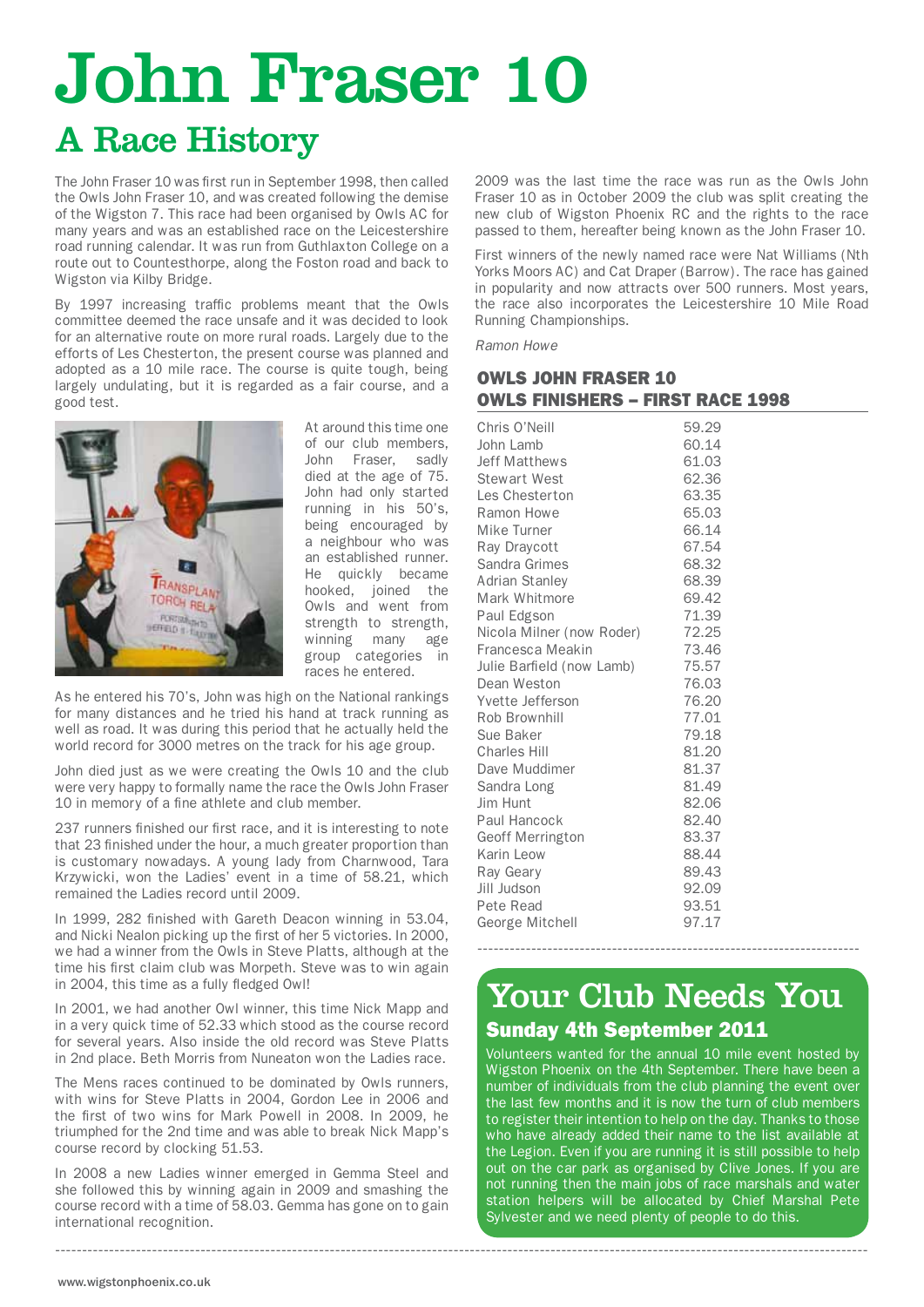# Leicester Marathon



The Leicester Marathon is due to be held on 9th October. This is the biggest and highest profile road running event held in Leicestershire and many of you will be planning to run.

As this is a city marathon, the logistics of organising the event require considerable effort and resources. Many city and county based running clubs are allocated Sections to control and marshal, although, perhaps fortunately, this does not include Wigston Phoenix. Nevertheless, we are asked to offer

volunteers to help with the Section from the Space Centre to St Margarets Underpass.

Please be good enough to think seriously about whether you can help. It is a long day and it may be sensible to work in pairs, either to do shifts or allow one to stand down from time to time.

I hope we can provide some help. It is a great way to support Wigston Phoenix runners. Please put your name down at the Club or contact Ramon Howe 0116 270 3154.

-----------------------------------------------------------------------

Ramon

# Round Leicester Relays

Sunday 18th September 2011



Les Chesterton and Mark Thompson are coordinating the teams for this year's event. A list is available at the Legion for individuals to sign up. The cost to the club is £60 per team but this will be offered as a free

race to individuals. If you haven't ran in the event before it is highly recommended as a fun relay event in the Leicestershire road running calendar. It is hoped that we have sufficient numbers for two teams. The event website can be viewed at www.round-leicester-relay.info/

This year the start and finish is in Swithland! Latest info from the website as follows: *As those of you that have run the race over the years already know, the organisers have constantly striven to make improvements to the route. Over the last couple of years, feedback has been less than positive about the start and finish area with comments along the lines of "... we run through the most beautiful parts of Leicestershire and end up at Mowmacre Hill !". Taking these comments on board, I have moved the start and finish to Swithland Village and with the kind support of Peter Osborne have the use of his farm for this purpose.*

-----------------------------------------------------------------------

# news in brief<br>Sunday 9th October 2011

#### New Members

Welcome to Tom Phipps, Louise Southall, Hayley Warrington and Paul Wilson who joined the club recently.

--------------------------------------------------------------------

--------------------------------------------------------------------

#### Membership Update

For the remainder of 2011 the Membership Fee will be £9 with a concessionary rate of £5 for students, unemployed and those aged over 65. For existing members who have not paid as yet the cost will remain at £18. 103 members have now paid up.

--------------------------------------------------------------------

#### 2011 Summer Pub Runs

Current details are as follows:

**Thurs 8th Sep** Run at Huncote food venue to be confirmed

Meet at 6.45pm, ready to run at 7pm. Steady run for approximately 50 minutes, ready to eat at 8.30-8.45pm.

--------------------------------------------------------------------

#### 4th – 6th November Training Weekend

Deposits of £20 are now required to secure your place following the initial list that was drawn up. Please give to Mick Jordan.

--------------------------------------------------------------------

#### Loughborough Half Marathon

There will be a Half Marathon taking place next year in Loughborough. It is scheduled for the 25th March and is being organised by a charity.

--------------------------------------------------------------------

#### Ted Toft Mile for Young People

The inaugural Ted Toft Mile for Young People (ages 10- 16) will be held on Sunday 9th October 2011 as part of the Leicester Marathon series. The cost is £5 and the race will be held within Victoria Park. Entry forms are available at the Legion.

--------------------------------------------------------------------

#### Website Results Page Update

Our very own Mark Thompson has been busy working on the website and has added a great feature on the results page. There are now 3 "extra" categories to pick from at the top and now you can search for individual results, personal bests and also Club records. I hope you'll agree this is a great feature to have.

### Newsletter contacts

results@wigstonphoenix.co.uk news@wigstonphoenix.co.uk